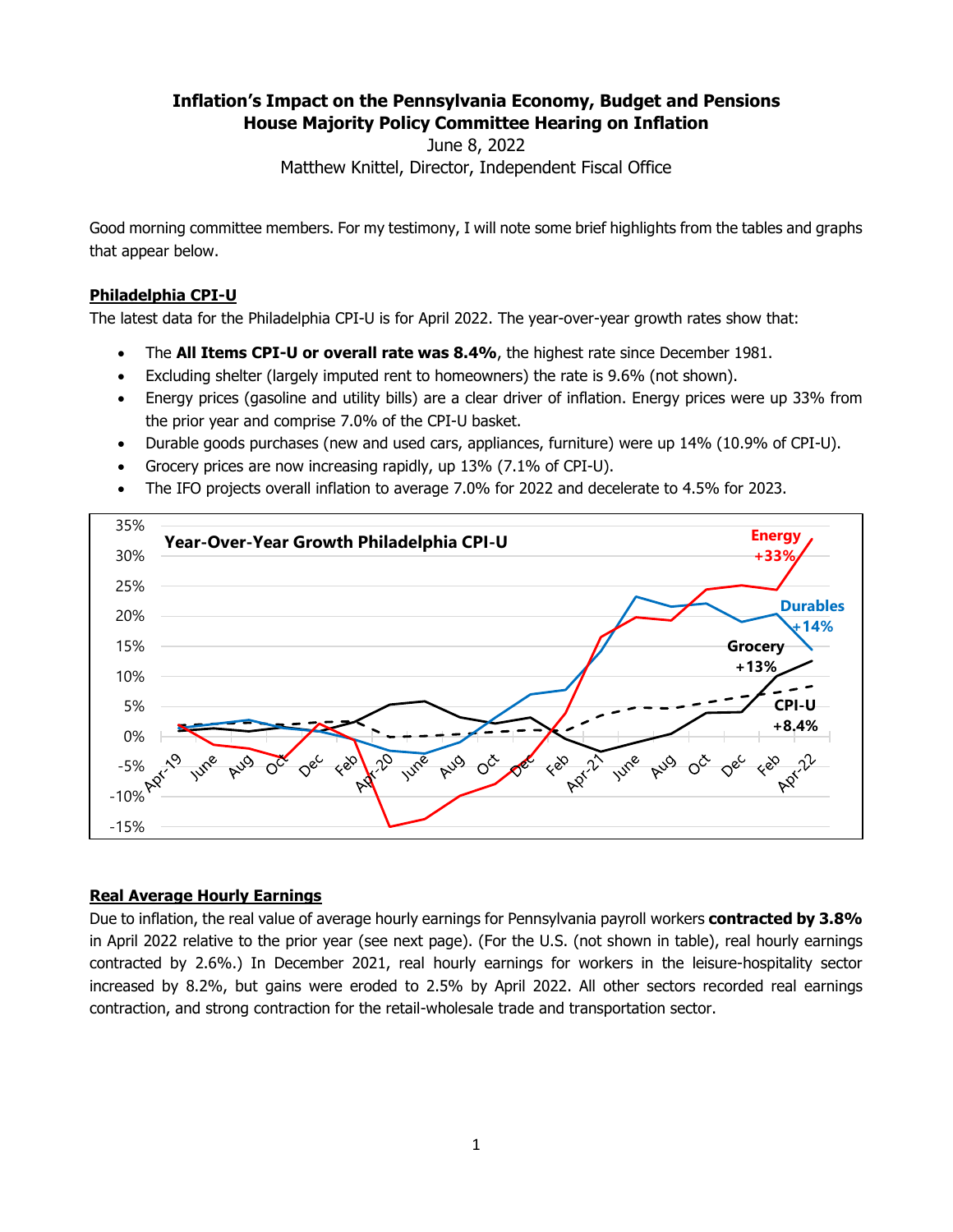|                                       | <b>Dec</b> | Jan.     | <b>Feb</b> | <b>Mar</b> | Apr     |
|---------------------------------------|------------|----------|------------|------------|---------|
| <b>All Private Workers</b>            | $-1.8%$    | $-0.1%$  | $-3.3%$    | $-2.6%$    | $-3.8%$ |
| Leisure and Hospitality               | 8.2%       | 7.0%     | 4.8%       | 6.0%       | 2.5%    |
| Construction                          | 1.2%       | 2.4%     | $-0.2%$    | 0.3%       | $-3.2%$ |
| Manufacturing                         | $-2.2%$    | $-2.7\%$ | $-3.2\%$   | $-2.0\%$   | $-2.0%$ |
| Trade and Transportation              | $-6.1\%$   | $-2.4%$  | $-4.8%$    | $-4.5%$    | $-6.6%$ |
| <b>Professional-Business Services</b> | 2.5%       | 1.5%     | $-1.5%$    | $-1.1%$    | $-1.2%$ |

## **General Fund Revenues**

A massive infusion of federal funds, inflation and changes in consumer purchase patterns caused a surge in General Fund tax revenues in FY 2021-22 relative to (1) FY 2018-19 (latest pre-pandemic year) and (2) the overall state economy.

- Revenue sources tied to business profits or stock markets (i.e, dividends and capital gains) are shaded red and recorded very strong growth due to inflated asset markets and unusually high profit margins.
- Sales and use taxes easily outperformed the overall growth of the Pennsylvania economy (nominal GDP).
- Withholding tax revenues (wages) increased at roughly the same rate as the state economy.
- Real output or Real GDP increased despite 155,000 fewer payroll jobs.

The IFO revenue forecast assumes that the surge in business profits, dividends and capital gains cannot be maintained in FY 2022-23 and will begin to revert to historical levels and trends as the Federal Reserve raises interest rates and reduces the money supply.

|                                    | <b>Amounts or Levels</b> |          | <b>Growth Rates</b> |                |  |
|------------------------------------|--------------------------|----------|---------------------|----------------|--|
|                                    | 2018-19                  | 2021-22  | <b>Cumulative</b>   | Avg Ann        |  |
| <b>All Tax Revenues (millions)</b> | \$34,056                 | \$43,073 | 26.5%               | 8.1%           |  |
| Personal Income - Non-Wage         | \$3,652                  | \$5,992  | 64.1%               | 17.9%          |  |
| <b>Corporate Net Income</b>        | \$3,398                  | \$5,057  | 48.8%               | 14.2%          |  |
| Inheritance                        | \$1,054                  | \$1,576  | 49.6%               | 14.4%          |  |
| Sales and Use                      | \$11,100                 | \$13,835 | 24.6%               | 7.6%           |  |
| Personal Income - Wages            | \$10,444                 | \$12,054 | 15.4%               | 4.9%           |  |
| All Other                          | \$4,410                  | \$4,559  | 3.4%                | 1.1%           |  |
| <b>PA Macro Variables</b>          | 2019.2                   | 2022.2   | <b>Cumulative</b>   | <b>Avg Ann</b> |  |
| Nominal GDP (billions)             | \$797.4                  | \$911.8  | 14.3%               | 4.6%           |  |
| Real GDP (billions)                | \$714.9                  | \$728.6  | 1.9%                | 0.6%           |  |
| Philadelphia CPI-U                 | 257.7                    | 293.5    | 13.9%               | 4.4%           |  |
| Payroll Jobs (000s)                | 6,082                    | 5,927    | -155                | n.a.           |  |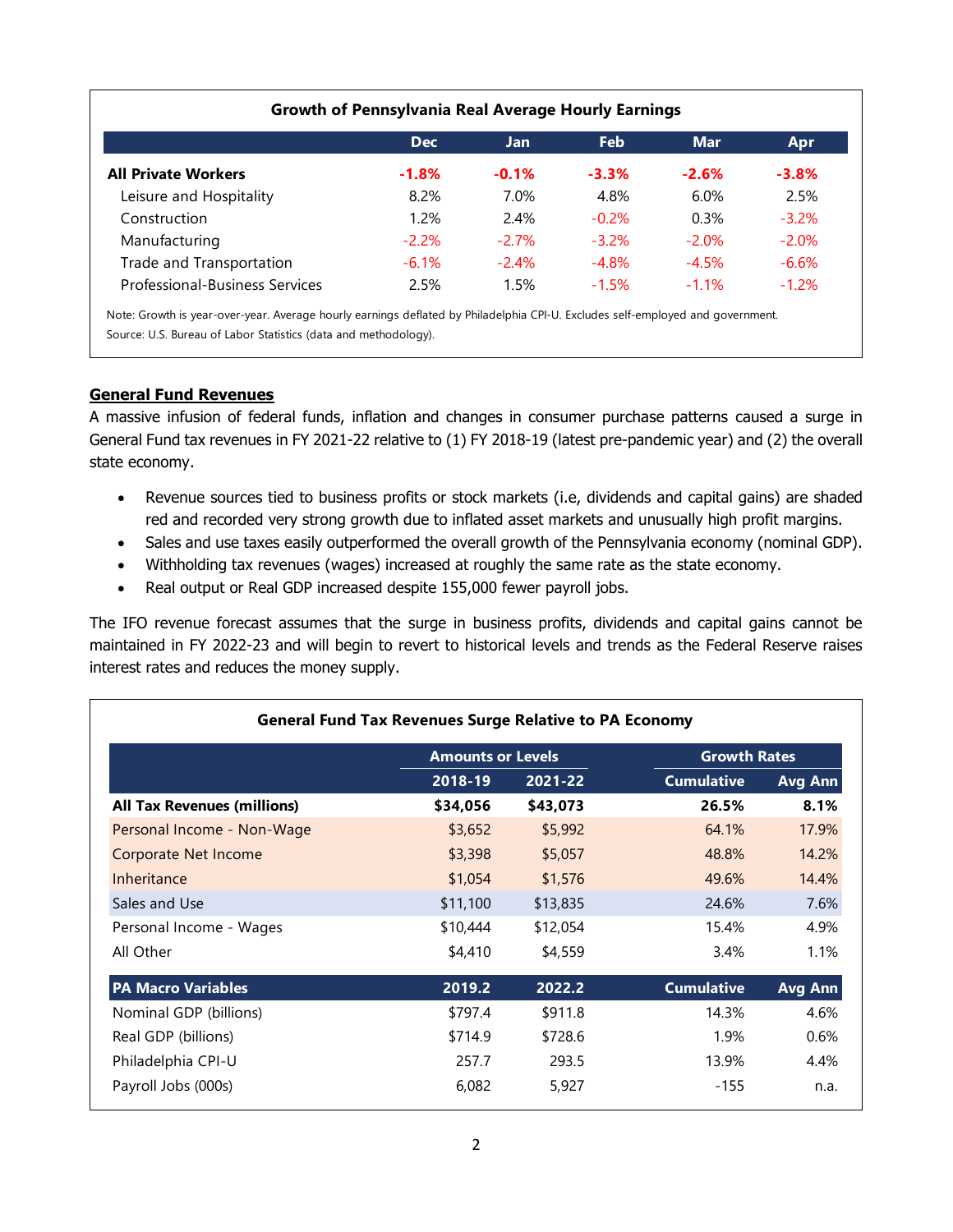# **General Fund Expenditures**

For FY 2022-23, the IFO had projected \$41.3 billion in General Fund expenditures in its latest five-year outlook report (November 2021). That amount is for illustrative purposes only and will change based on current budget negotiations. However, a few points can be noted:

- Wage costs (and related taxes) will total roughly \$3.0 billion for FY 2022-23 based on existing contracts (4.2% growth for next fiscal year). Negotiated wage contracts expire in June 2023 and non-union workers will typically receive similar pay adjustments.
- Inflationary pressures will factor into negotiated rates for wage increases and healthcare.
- State and local programs that rely on state or federal funds will experience an erosion in purchasing power if discretionary subsidies, grants and other funding increase less than the rate of inflation. In some cases, this will increase the need for additional funds at the local level for school and county programs.
- Any inflationary increase in FY 2022-23 and later will likely become a permanent part of future budgets and the impact will compound. The columns below depict the impact in FY 2022-23 if (1) growth rates are 1 percentage point higher than assumed in FY 2022-23 and (2) the impact in the third year if growth rates are 1 percentage point higher across all three years. The amount is more than three times larger due to compounding.

| <b>General Fund Expenditures</b> |                                  |                       |                 |                                           |  |  |  |
|----------------------------------|----------------------------------|-----------------------|-----------------|-------------------------------------------|--|--|--|
|                                  | <b>Amount</b><br><b>FY 22-23</b> | 1 ppt extra<br>growth | Over<br>3 years | <b>Notes</b>                              |  |  |  |
| <b>Personnel Costs</b>           |                                  |                       |                 |                                           |  |  |  |
| Wages                            | \$2,988                          | \$29                  | \$93            | Wage contracts expire June 2023           |  |  |  |
| <b>SERS and PSERS</b>            | \$3,980                          |                       |                 | S&P 500 down 13% for YTD                  |  |  |  |
| Healthcare                       | \$999                            | \$9                   | \$31            |                                           |  |  |  |
| <b>Program Costs</b>             |                                  |                       |                 |                                           |  |  |  |
| K-12 Education                   | \$11,111                         | \$108                 | \$343           | Discretionary, but costs passed to locals |  |  |  |
| Human Services                   | \$17,200                         | \$154                 | \$527           | Excludes enhanced FMAP offset             |  |  |  |
| Debt Service                     | \$1,208                          |                       |                 |                                           |  |  |  |
| <b>Higher Education</b>          | \$1,816                          | \$18                  | \$56            | Includes PHEAA                            |  |  |  |
| Corrections                      | \$648                            | \$6                   | \$20            | Operating, meals, inmate healthcare       |  |  |  |
| All Other                        | \$1,369                          | \$13                  | \$42            | Operating, contracting and grants         |  |  |  |
| Total                            | \$41,320                         | \$337                 | \$1,112         |                                           |  |  |  |

Note: Million of dollars. Value of Extra 1 ppt column increases growth rate by 1 ppt more than assumed. The Over 3 Years column increases assumed growth rate by 1 ppt each year over 3 years. Amount is extra spending in third year. SERS-PSERS and Debt Service are excluded because the short-term impact of higher inflation is less clear.